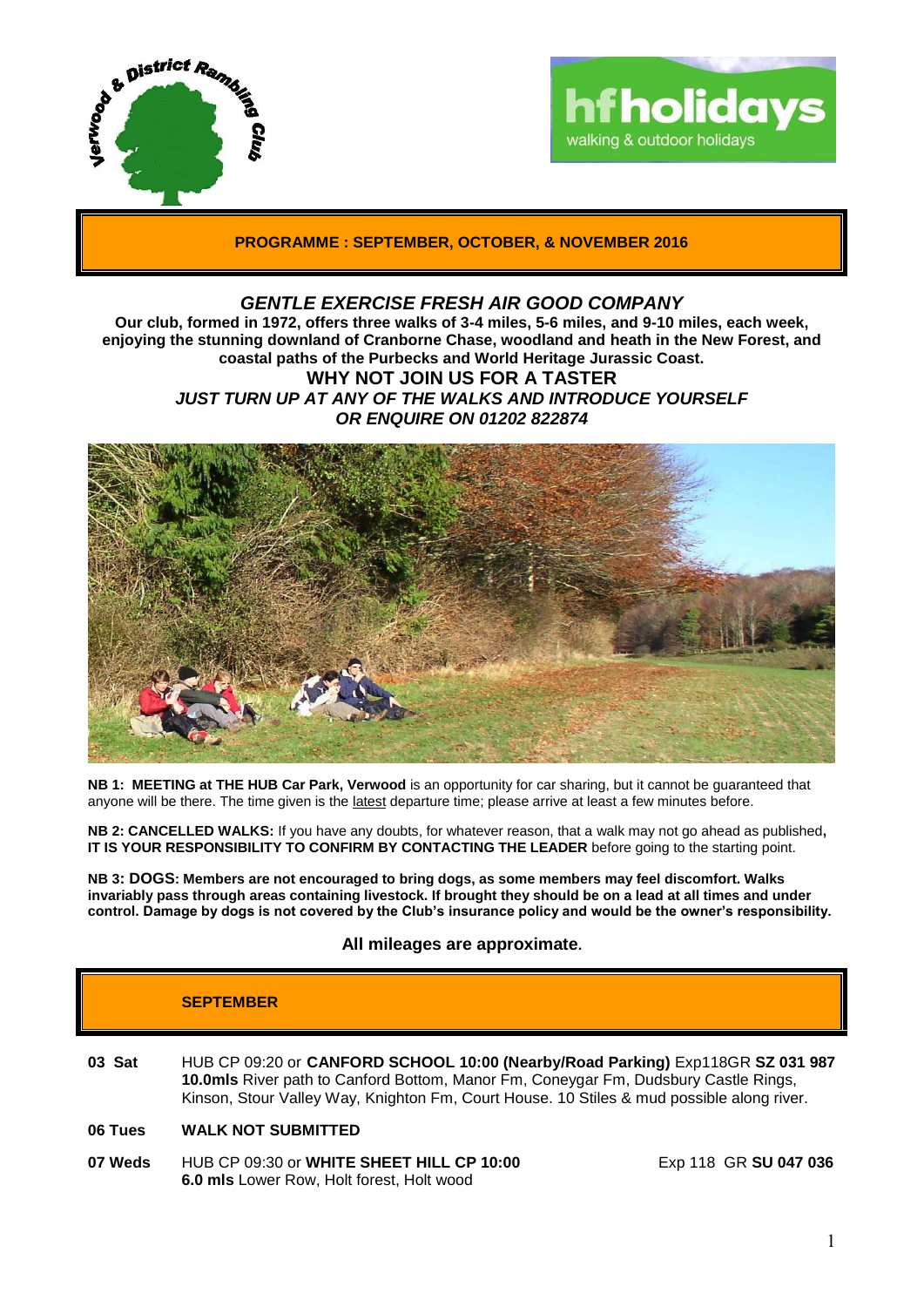**11 Sun WALK NOT SUBMITTED 13 Tues NOTE: MARGARDS LANE, VERWOOD 10:00 (In road near school)** OL22 GR **SU 082 081 3.7 mls** Dewlands Common, Stevens's Castle, Bugdens Copse. Circular walk around Verwood on paths, tracks and minor roads. A couple of stiles. One field could be muddy. **14 Weds** HUB CP 09:25 or **CLAY HILL CP 10.00** EXp OL 22 **GR SU 232 024 5.0 mls** Forest circular, heather and woodland **17 Sat NOTE: POTTERNE PARK CP 10:00 (Near Tennis Cts )** Exp OL22 GR **SU 095 075 10.0 mls** Potterne Park to Bakers Hanging (Moors Valley) and back via View point and Iron Age sites **20 Tues** HUB CP 09:15 or **BROOMY WALK CP 10:00** Exp OL22 GR **SU 197100 3.25 mls** Woodford Bottom, Black Barrow, Lin Wood **21 Weds** HUB CP 09:15 or **ABBOTS WELL** CP (Frogham) 10.00am Exp OL22. GR **SU 177 128 6.0 mls** Hampton Ridge, Sloden Inclosure, Hasley Inclosure, Ogdens.Tracks, some slopes, possible mud after rain **23 Fri** HUB CP 09:00 or **WOOLLAND HILL VIEWPOINT 10: 00** Exp 117 GR **ST 785 059 (Parking in pull in at roadside). 9.5 mls**. Rawlsbury Camp, Dorsetshire Gap, Hilton.Hills & styles **25 Sun WALK NOT SUBMITTED 27 Tues WALK NOT SUBMITTED 28 Weds** HUB CP 09:15 or **THE MOOT CP DOWNTON 10:00** Exp 130 GR SU 182 214 **5.5 mls** Barford Down, Standlynch, Trafalgar Park Avon Valley Path. Some styles & mud. **OCTOBER 01 Sat** HUB CP 09:20 or **CRANBORNE GARDEN CTR (at top end) 10:00** Exp 118 GR **SU 056 132 (Consider a coffee or drinkon return. Car share if possible) 9.5 mls** Penbury Knoll, Salisbury Plantation, Bowldish Pond, Hills & Mud **04 Tues** HUB CP 09.30 or **MATCHAMS LANE CP 10:00** OL 22 GR **SZ 128 990 3.5 mls**. A walk in Hurn Forest Leaders at start **Ann & David Lanigan 01202 893981 Mob 07966 38800 05 Weds** HUB CP 09:20 or **COY POND BOURNEMOUTH 10:00** Exp OL22 GR **SZ 067 923 5.7 mls** Bournemouth Gardens, Seafront, Branksome Chine. Some road walking. **07 Fri** HUB CP 09:00 or **MARINE DRIVE EAST, BARTON ON SEA 10:00** Exp OL22 GR **SZ 242 929 9.0 mls** Barton on Sea, Downton, Danes Stream, Sturt Pond, Milford on Sea. Fairly flat, tracks, clifftop paths, possibly muddy. **09 Sun WALK NOT SUBMITTED 11 Tues** HUB CP 09.30 or **BURLEY CP opp' the Cricket Gr'd 10:00** Exp OL22 GR **SU 214 027 3.5 mls**. Shappen Hill, Burbush Hill, old Railway line, Turf Hill **12 Weds** HUB CP 09:25 or **DROVERS INN GUSSAGE ALL SAINTS 10:00** Exp118 GR **SU 003 107 (Consider a coffee or drinkon return. Car share if possible) 5.0 mls** Harley Down, Ackling Dyke, Harley Lane No Stiles, Mainly Undulating Tracks **15 Sat** HUB CP 09:00 or **CULVERHAYS CP SHERBORNE 10:00** Exp 129 GR **ST 641 164 10.0mls** - A walk through Sherborne to Sandford Orcas and back.

**09 Fri** HUB CP 08:50 or **WORTH MATRAVERS 10:00** Exp OL 15 GR **SY 975 776**

**8.5 mls.** Circular walk to Durlston Head.

**18 Tues** HUB 09:15 or **FARNHAM 10:00 In Road, Side of Museum** Exp118 GR **ST 959 151 3.5 mls** Jubilee trail, Chettle & New Town,. Via Fields and Lanes ,1 stile & very gentle inclines.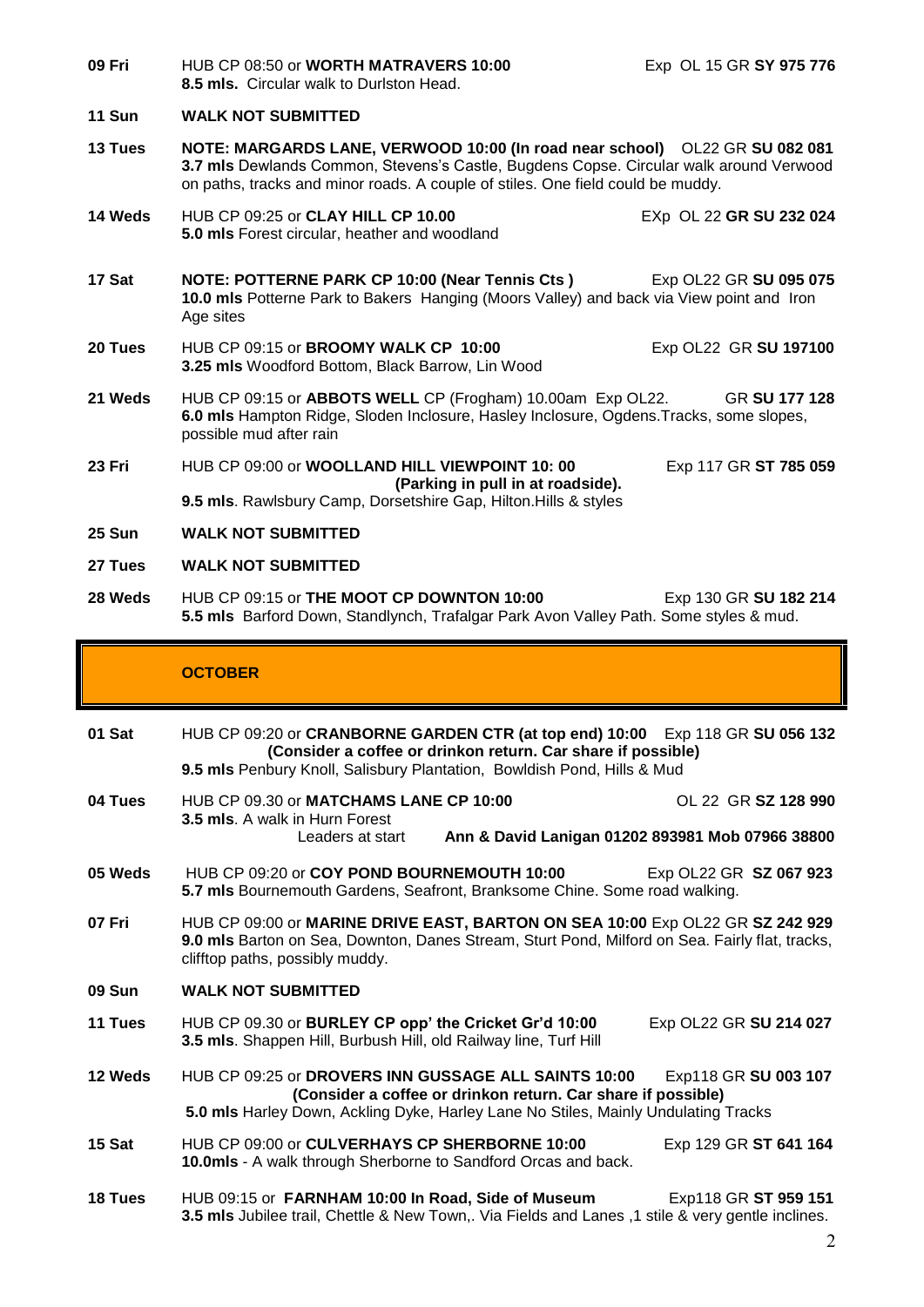- **19 Weds** HUB CP 09:30 or **BLACKWATER GROVE ALDERHOLT 10:00** Exp OL22 GR **SU 112 123 (Please park with consideration at the far end of Blackwater Grove) 5.5 mls** 12(!) stiles, tracks, grassy footpaths and quiet lanes, gently undulating.
- **21 Fri** HUB CP 09:15 or **BREAMORE CHURCH 10:00** Exp OL22 GR **SU 154 188 9.5 mls** Moderate, Mizmaze, Gallows Hill, Whitsbury, Rockbourne Whitsbury Common, Outwick.

### **23 Sun WALK NOT SUBMITTED**

- **25 Tues** HUB CP 09:30 or **Wimborne Rd FERNDOWN (opp Colonial G'ge) 10:00**. OL22 **SU 065 008 3.3 mls** Ferndown Common, Longham, Knoll
- **26 Weds** HUB CP 09:15 or **ROSE & THISTLE PH ROCKBOURNE 10:00** Exp OL22 GR **SU 114 184 (Double park far end of CP &Consider a coffee or drinkon return. Car share if possible) 6.0 mls** mainly tracks and paths – good views, undulatin
- **29 Sat** HUB CP 09:00 or **CORFE CASTLE N T CP 10:15** Exp OL15 GR **SY 960 821 8.0 mls**. **( Bring Bus Pass )** Linear walk along the ridge to Swanage, return by bus, or by train.

### **NOVEMBER**

| 01 Tues       | HUB CP 09:00 or HENGISTBURY HEAD Hikers cafe 10:00<br>Exp OL22 GR SZ 163 912<br>(Park in main car park, with charge, or if room in the road free for two hours)<br>3.0 mls. Circular walk to the Black House and over Warren Hill. |
|---------------|------------------------------------------------------------------------------------------------------------------------------------------------------------------------------------------------------------------------------------|
| 02 Weds       | HUB CP 9:15 or PAMPHILL CP 10:00<br>Exp 118. GR ST 990 007<br>5.5 mls Kingston Lacy Estate, Lodge Fm, King Down. Roads & tracks, possible mud after rain.                                                                          |
| 04 Fri        | HUB CP 09.20 or MARTIN VILLAGE CHURCH CP 10:00<br>Exp OL 22 GR SU 070 195<br>9.5 mls Knapbarrow Fm, Black Hill Fm, Whitsbury Down, Duck's Nest Long Barrow, Beggar's<br>Bush.                                                      |
| <b>06 Sun</b> | <b>WALK NOT SUBMITTED</b>                                                                                                                                                                                                          |
| 08 Tues       | HUB CP 09.30 or MARTIN DOWN CP 10:00 ( off A 354 )<br>Exp 118 GR SU 037 201<br>4.0mls. Bokerley Farm, Woodyates, Chettle Head Copse, Kit's Grave.                                                                                  |
| 09 Weds       | HUB CP 9.15 or MARTIN DOWN CP 10:00<br>Exp 118 SU 037 201<br>6.0mls. Bokerley Dyke, Penbury Knoll, Pentridge                                                                                                                       |
| 12 Sat        | <b>WALK NOT SUBMITTED</b>                                                                                                                                                                                                          |
| 15 Tues       | HUB CP 09:30 or THE ANGEL PUBLIC HOUSE CP 10:00<br>Exp OL22 GR SZ 068 992<br>(Car Share if possible and park well away from PH)<br>3.0 mls Level - mainly tracks and paths - Ferndown Heath                                        |
| 16 Weds       | HUB CP 09:30 or FERNDOWN SPORTS CTR CP 10:00<br>Exp OL22 SU 071 006<br>5.5 mls To Cannon Hill and return                                                                                                                           |
| 18 Fri        | HUB CP 9:20 or BROAD CHALKE CHURCH CP 10:00.<br>Exp 130 GR SU 041 254<br>10.0mls Fifield Bavant, Ebbesbourne Wake, Bowerchalke. Moderate, some hills                                                                               |
| <b>20 Sun</b> | HUB CP 09:30 or COMPTON ABBAS AIRFIELD CP 10:15<br>Exp 118 GR ST 890 185<br>6/7 mls - Compton Abbas, Fontmell Down & Melbury Hill. - undulating!                                                                                   |
| 22 Tues       | HUB CP 09.30 or BROAD CHALKE CHURCH CP 10:05<br>Exp 130 GR SU 041 254<br>3.5 mls Stoke Farthing, Chalke Pit                                                                                                                        |